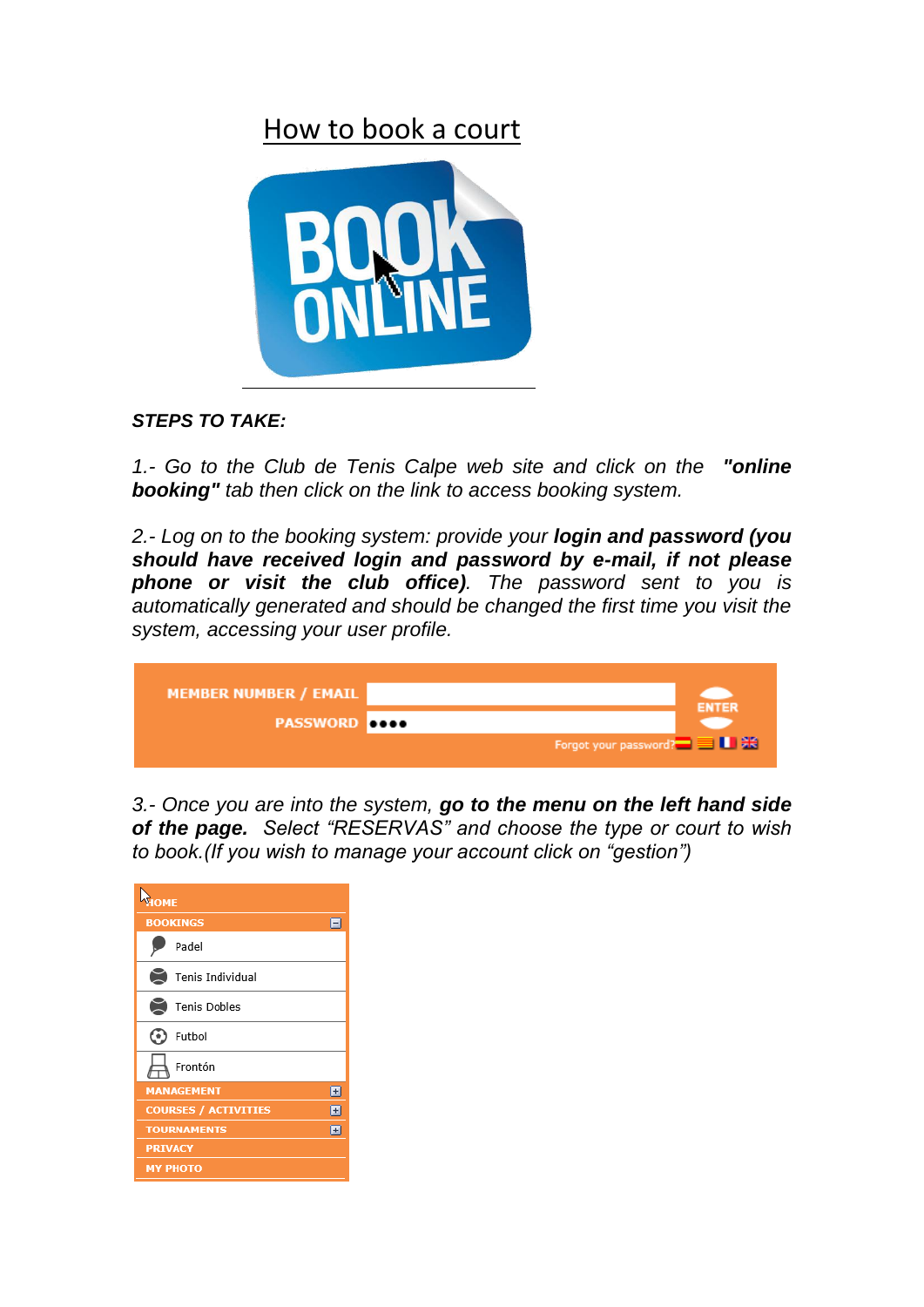

*4.- The next step is to select how long you wish to play (for example: 60 or 120 minutes tennis or 90 minutes padel) and the date of play (the limit for advance booking depends on whether you are booking for tennis of padel).*

| Select services and dates    |          |                 |                |                                          |                   |      |    |                                                              |  |
|------------------------------|----------|-----------------|----------------|------------------------------------------|-------------------|------|----|--------------------------------------------------------------|--|
|                              |          |                 |                |                                          |                   |      |    |                                                              |  |
| Select the services you want |          |                 |                | Select date on the calendar              |                   |      |    |                                                              |  |
| 60 Minutos                   | 60 Min.  | $\circledcirc$  |                |                                          | <b>Junio 2016</b> |      |    | $^\copyright$                                                |  |
| 120 Minutos                  | 120 Min. | Mo              | Tu.            | <b>We</b>                                | Th.               | Fr   | Sa | Su                                                           |  |
|                              |          |                 |                | 1                                        | $\overline{2}$    | з    | 4  | 5                                                            |  |
|                              |          | 6               | $\overline{ }$ | 8                                        | $\vert$ 9         | 10   | 11 | $\boxed{12}$                                                 |  |
|                              |          | 13              | 14             | 15                                       | 16                | 17   | 18 | 19                                                           |  |
|                              |          | 20              | 21             | 22                                       | 23                | 24   | 25 | 26                                                           |  |
|                              |          | 27              | 28             | 29                                       | 30                |      |    |                                                              |  |
|                              |          |                 |                |                                          |                   |      |    |                                                              |  |
|                              |          | $\bullet$       | 00h 22m 19s    | to                                       | be                | able | to | book<br>for                                                  |  |
| B                            |          | the 13/06/2016. |                |                                          |                   |      |    |                                                              |  |
|                              |          |                 |                | that day when the time reaches 00:00:00. |                   |      |    | . The calendar will automatically refresh and you can select |  |

*5.- In the following page you choose your court and time of play. Once you have done this a summary of your booking will be displayed with your name, the court number, the date and time. Please check the information to make sure it is correct. If all is OK click on 'aceptar' to confirm.*

*6.- The booking can be paid later in the Club Office or if you are a member by direct debit. If you want to see your bookings go the menu, click on 'gestion' and then "Mis reservas/anular".* 

*7.- How far in advance can one book a court?*

| Las pistas de pádel:  | Las pistas de tenis:   |
|-----------------------|------------------------|
| $Members = 6$ days.   | $Members = 2 days$ .   |
| Non-members = 4 days. | Non-members $=$ 1 day. |